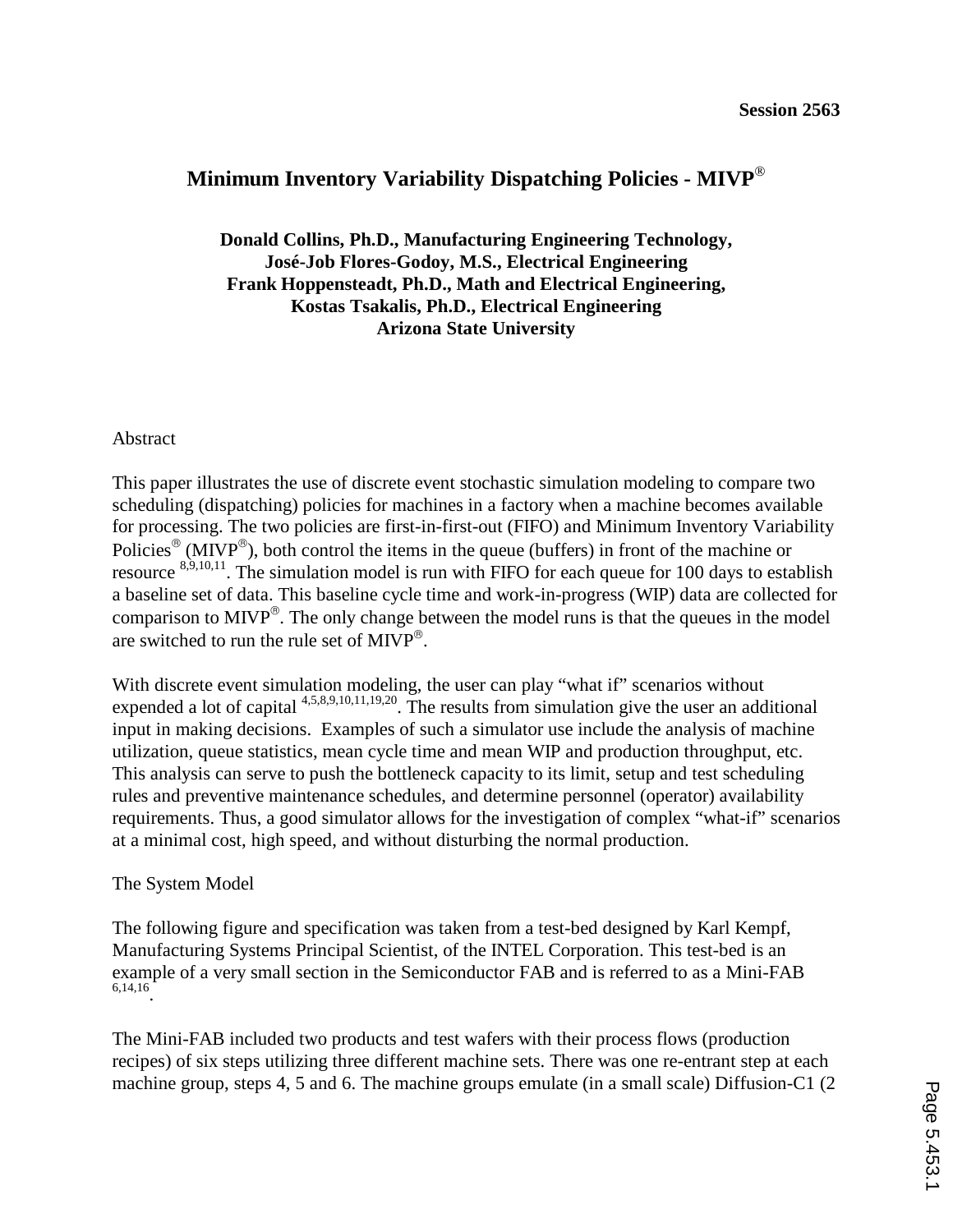machines Ma and Mb), Implant-C2 (2 machines Mc and Md) and Photolithography-C3 (1 machine Me).

Machines Ma and Mb in the Diffusion bay used predictive machine controllers (a PID controller compared to an H-infinity controller)<sup>11,20</sup> to establish when the machines were to be taken down for emergency maintenance. Predictive controllers are being researched for yield improvement to determine a potential failure prior to its occurrence so the product being processed is not scraped<sup>7,11,13,17,18,19,20</sup>. Machines Mc and Md in the Implant bay used historical data of Mean-Time-Before-Failure (MTBF) and Mean-Time-To-Repair (MTTR) as the emergency maintenance. All machines had a specific Preventive Maintenance Schedule (PM) with rules for when the machines could be taken off line for PM.



Figure 1. Schematic diagram of the 5 machines 6 steps process flow<sup>11</sup>

The objective of this study is to compare Minimum Inventory Variability Policies<sup> $\infty$ </sup> - MIVP<sup>®</sup> queue-machine dispatching policy to the first-in-first-out (FIFO) dispatching policy for the Mini-FAB example. The MIVP<sup>®</sup> decreased cycle time by 19% when compared to  $FIFO<sup>11</sup>$ . This example demonstrates an advantage of  $MIVP^*$  over FIFO even in the small number of process steps and machine groups. The advantage of MIVP<sup>®</sup> becomes more pronounced in manufacturing problems with multiple products with large number of process steps, many machine groups and multiple reentrant levels. For example, typical semiconductor operations involve 300+ average steps, 130+ parallel machine groups and 15+ layers on the wafer. A recent implementation of MIVP<sup>®</sup> in a real Semiconductor-FAB with 55 different micro-controller devices has seen a decrease in product average cycle time of 32.9% (reducing from 49 days to 31 days in less than six months). The average process flow, in this FAB, of each device was 285 steps (from 164 steps to 350 steps) with reentrant levels averaging 10 layers on the wafer. The FAB included 132 machine groups (with 485 machines). This reduction was evaluated at \$100+ million US savings per year<sup>8,9</sup>.

The MIVP<sup>®</sup> set of heuristic rules looks at the queue wait time at every resource in the factory and not just at the known bottleneck sections of the FAB. MIVP $^{\circ}$  enhances (not replace) company specific dispatching policies such as proprietary polices for setup at specific machine groups and/or bottleneck sections of the FAB. MIVP<sup>®</sup> rules are distributed throughout the factory and respond dynamically in real time to variability's that occur on the FAB floor making decisions for the next set of wafers to be processed on the available resource.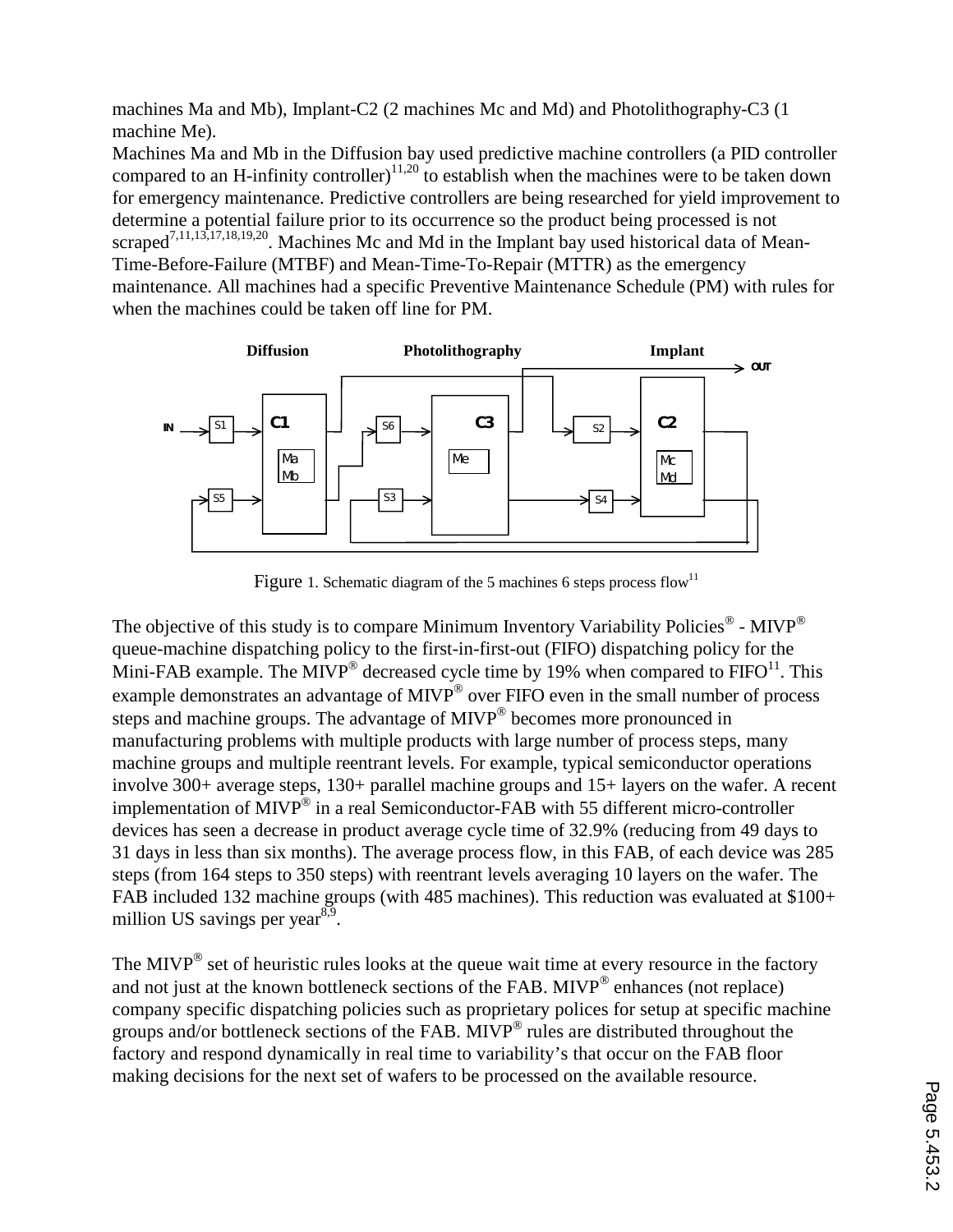# Product Entry

The following diagram (Figure 2.) shows the arrival of the two products and test wafers at a constant rate of 1 lot (48 wafers) every 2 hours using the arrival *stats Generator icon* from the Extend<sup>®</sup> Discrete Event Library. Each product/device and test wafers are timed by a clock-in and clock-out routine called the *Timer icon*, also from the Discrete Event Library. This icon maintains the average cycle time over the simulated production run. The products are counted using the *Count Items icon*. The process time attributes are assigned for each step in the process flow with the *Set A(5) icon* from the Discrete Event Library. Each product/device and test wafers are sent to the router using the *Throw icon* to start the manufacturing process.



Figure 2. Extend Model – product arrivals

The Production Router (Figure 3.) for the Reentrant Process Flow

The manufacturing design team has preset the process flow of each product through its production life. This process flow plan establishes the number of steps and the machine or machine groups the product will visit through its production cycle. This sequence (routing) must be followed precisely for the production yield to be achieved. In a simulation model attributes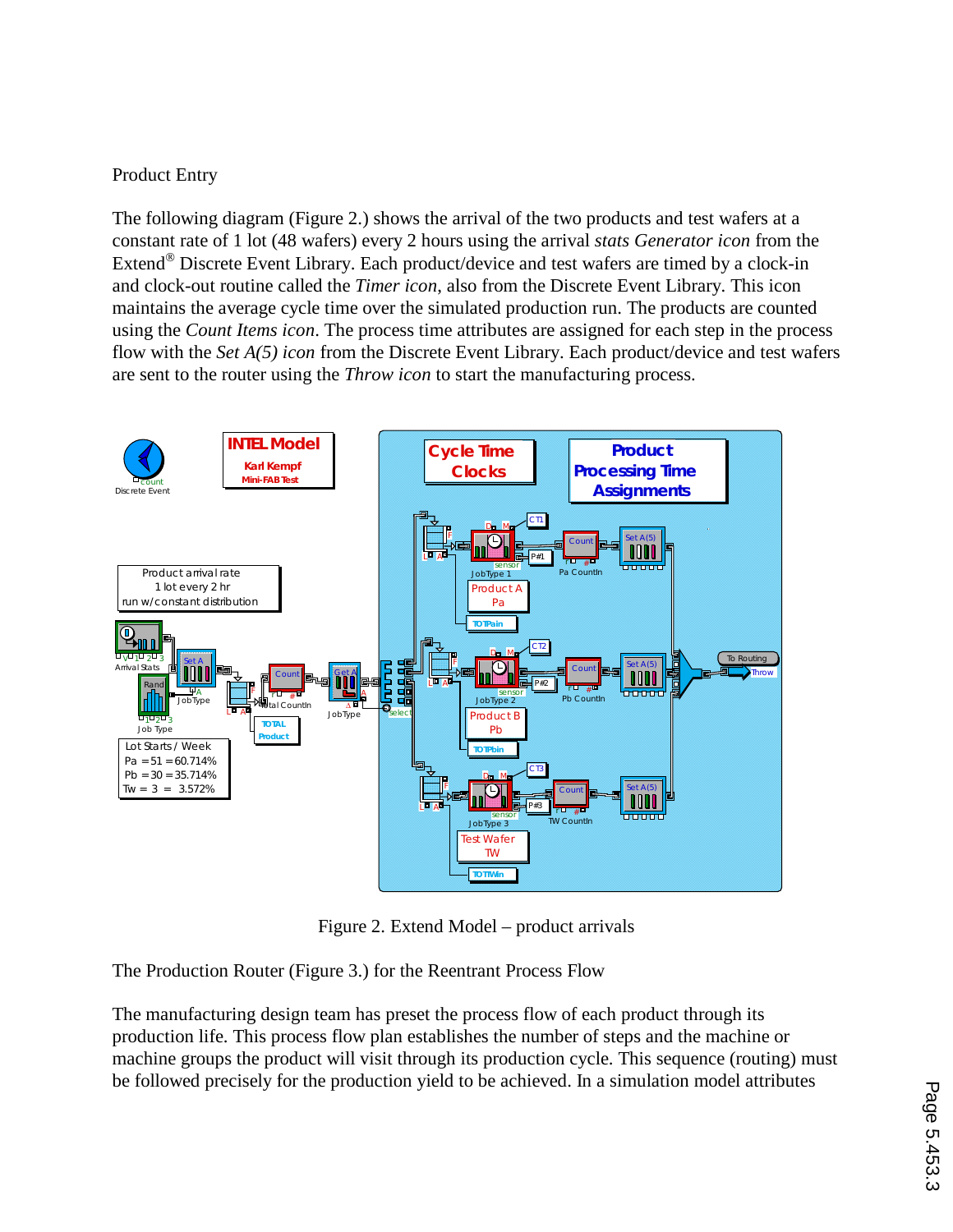assigned to the product such as the process step can be used to determine where the product is to be sent next, i.e., to which machine group.

The following diagram (Figure 3) shows the routing and the reentry for each product and test wafers. The first step in the process flow is when the products and test wafers arrive from the previous diagram by *the Throw to routing icon*. The *Catch (To Routing) icon* receives the lots and begins the routing process. The reentry for the three stages allows the product to reenter the router for the next step in the process flow. The routing (or process flow) for all products and test wafers includes six steps as follows: Machine Group 1, Machine Group 2, Machine Group 3, Machine Group 2, Machine Group 1, Machine Group 3, then Exit.



Figure 3. Product Router and Reentry

The three Machine Groups, Diffusion, Implant, and Photolithography (Figure 4.)

The following diagram shows the three machine groups, which are utilized in the process flow and the router of the previous page. The diffusion bay receives step 1 and steps 5 and requires a setup or batching of wafers in a specific manner required by the INTEL Mini-Fab Spec. (See next two pages for batching rules). Each machine group has a *queue pick selector block*, a hierarchical block that can be switched from FIFO to MIVP<sup>®</sup>. See pages 7, 9, and 11 for the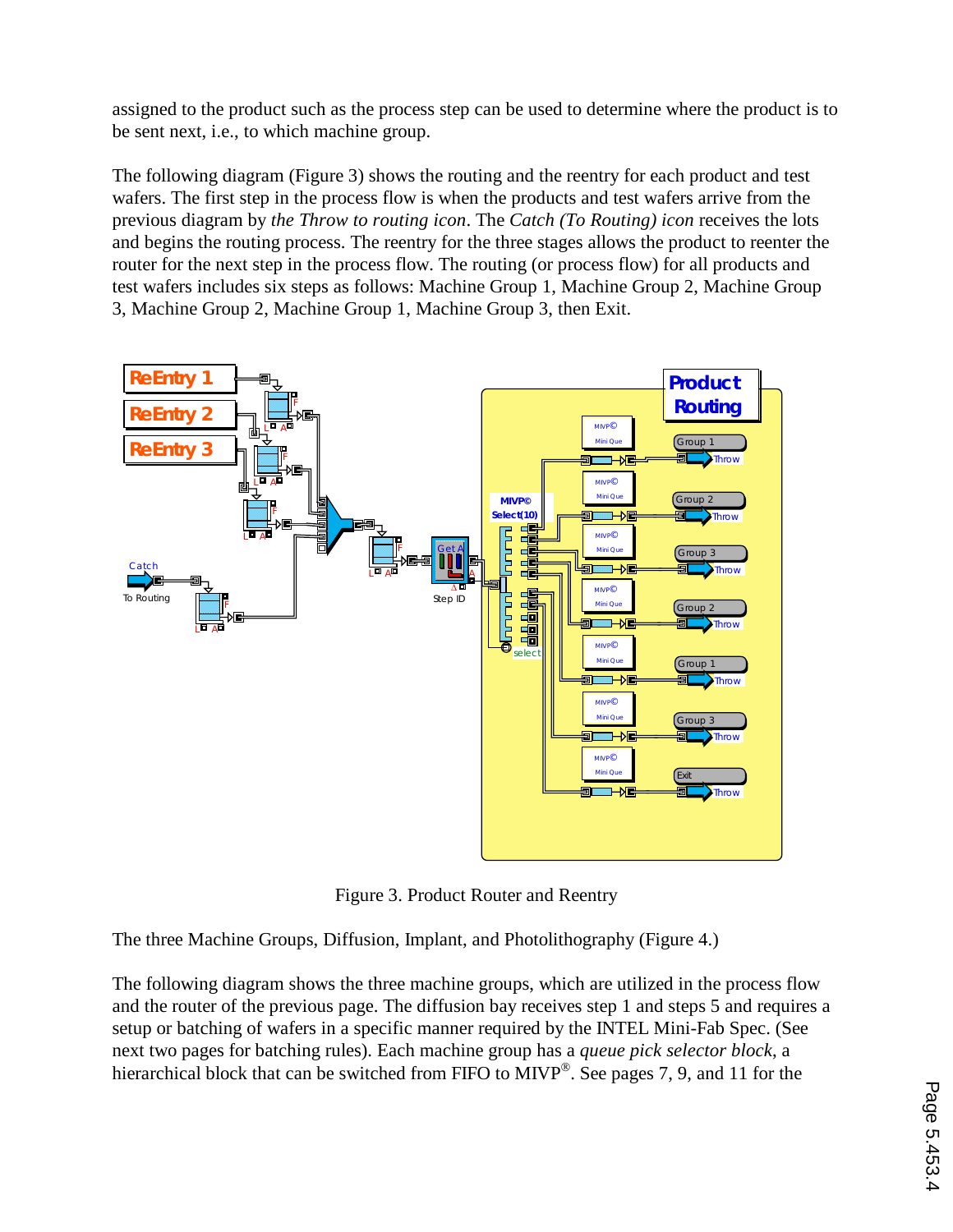details for each *"Que Pick Selector"* in front of the three machine groups. After the lot has been processed it is returned to the router for the next step in the process flow (ReEntry 1, 2, 3).

The products to be batched arrive at machine group 1 for steps 1 and 5. The first *Get A icon* (get attribute) determines the step for which the products are to be batched. All products that arrive for step 1 are sent to the "Batcher for Step 1" (see below) and the products for step 2 are sent to the "Batcher for Step 2" (see next page). All step 1 batches have 7 possible combinations and step 5 batches have 4 combinations. Products A and B are used in 5 of the combinations for step 1 and 2 of the combinations in step 5. The test wafers are used in 3 of the combinations in step 1 and in 2 combinations of step 5.



Figure 4. Machine Groups, Diffusion, Implant, and Photolithography

Company Specific Batching Rules for Diffusion Furnaces for Step 1 (Figure 5.)

The following diagram shows the rule set for the batching requirement for step 1 in the process flow. The rules are: there may be 3 lots of product Pa (PaPaPa), 3 lots of product Pb (PbPbPb), 1 lot of product Pa, 1 lot of Pb and 1 lot of test wafers TW (PaPbTW), 2 lots of product Pa and 1 lot of Pb (PaPaPb), 2 lots of product Pb and 1 lot of Pa (PbPbPa), 2 lots of product Pb and 1 lot of test wafers TW (PbPbTW), 2 lots of product Pa and 1 lot of test wafers TW (PaPaTW). The *batch icon* from the Discrete Event Library of Extend® allows for all three combinations of product in any desired order and quantity. The *Set A icon* (set attribute) icon sets the batch type for ordering the priority in the queue with  $MIVP^*$  for Machine Group 1, process step 1.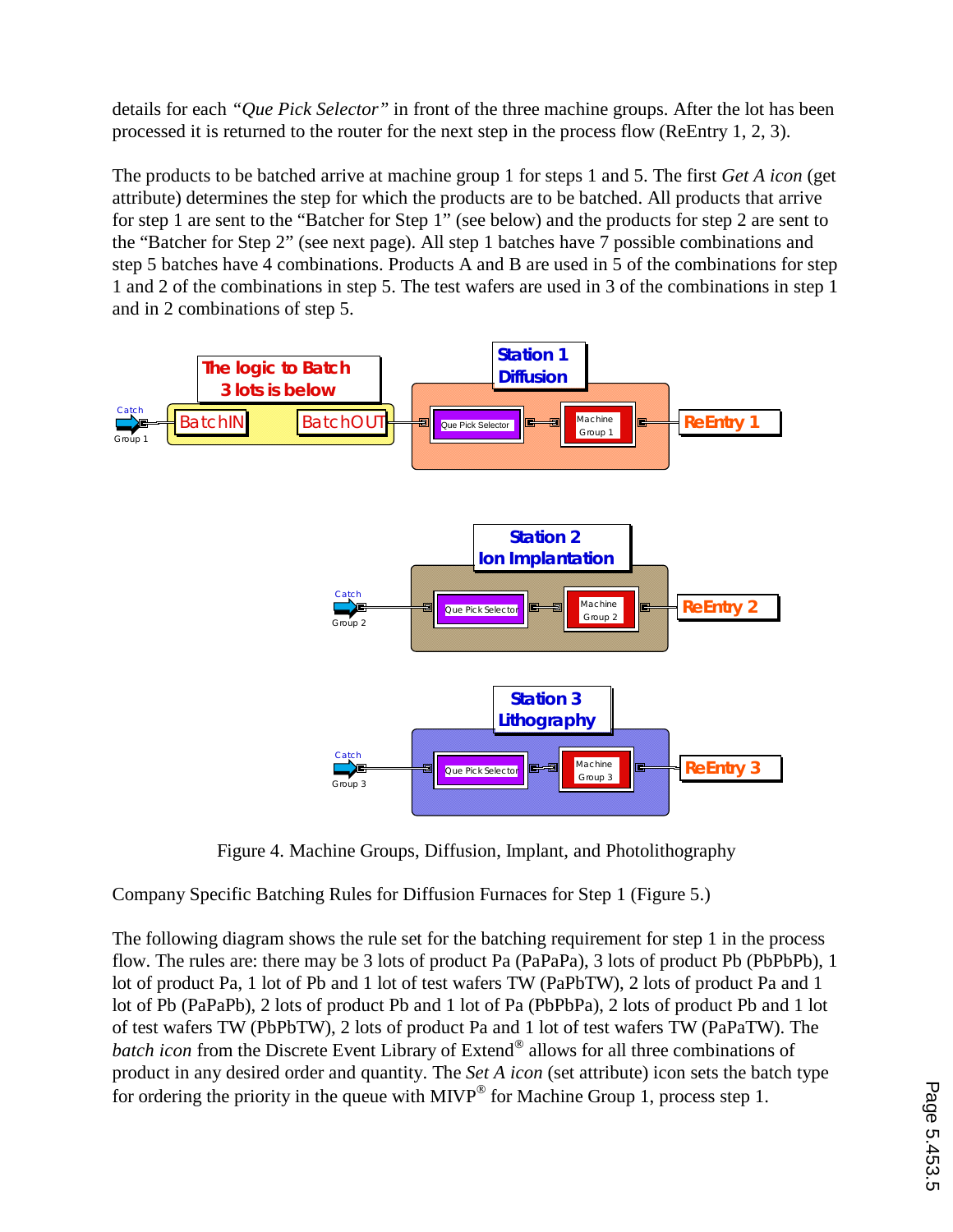

Figure 5. Company Specific Batching Rules for Diffusion Furnaces for Step 1

Company Specific Batching Rules for Diffusion Furnaces for Step 5 (Figure 6.)



Figure 6. Company Specific Batching Rules for Diffusion Furnaces for Step 5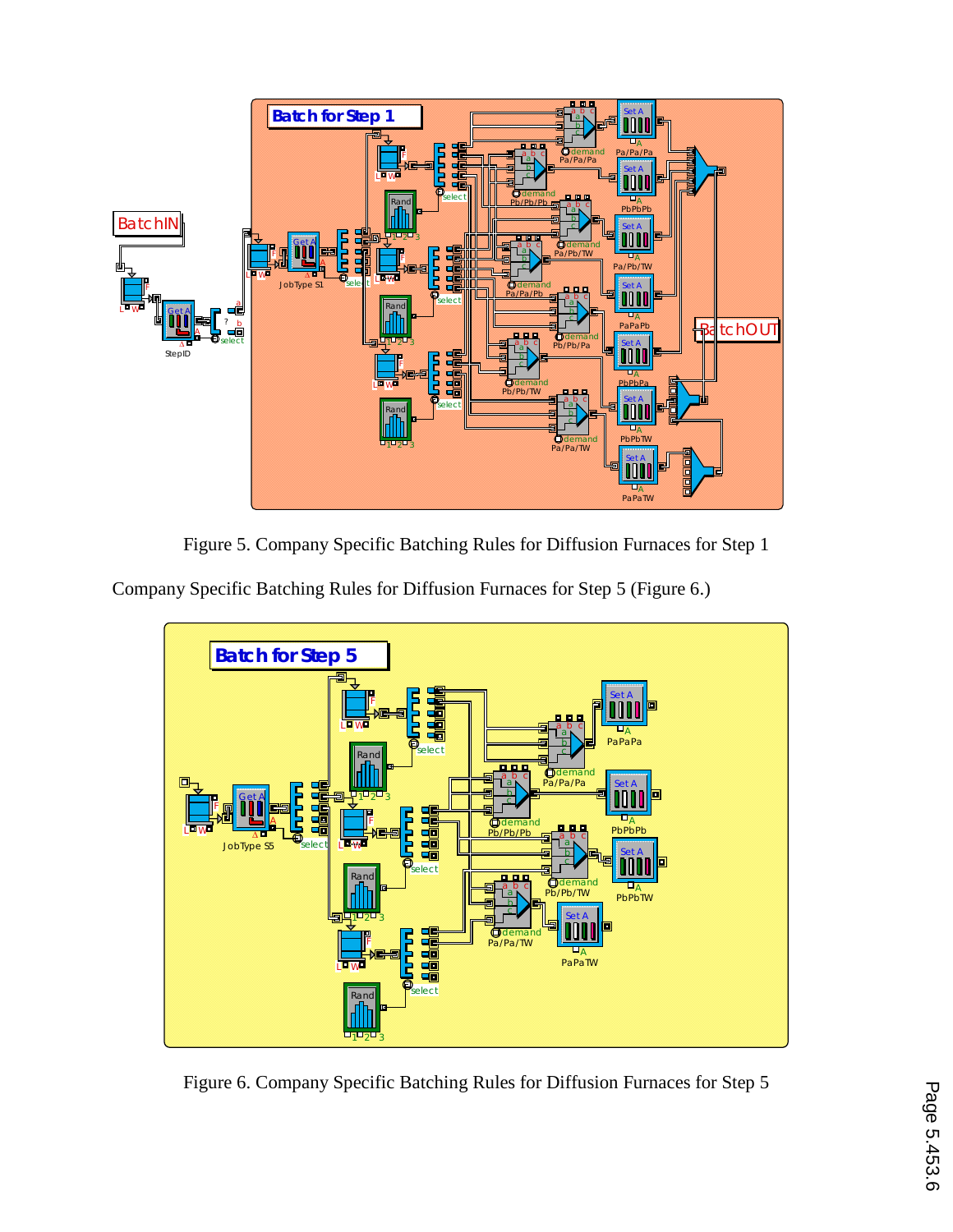The above diagram (Figure 6.) shows the rule set for the batching requirement for step 5 in the process flow. The rules are: there may be 3 lots of product Pa (PaPaPa), 3 lots of product Pb (PbPbPb), 2 lots of product Pb and 1 lot of test wafers TW (PbPbTW) and 2 lots of product Pa and 1 lot of test wafers TW (PaPaTW),. The *batch icon* from the Discrete Event Library of Extend  $^{\circledR}$  allows the assembly of three combinations of product in any desired order and quantity. The *Set A icon* (set attribute) sets the batch type for ordering the priority in the queue with  $MIVP^{\otimes}$  for the reentry of Machine Group 1, process step 5.

Queue Pick Selector (FIFO or MIVP®) for Machine Group C1 – Diffusion Furnaces

The following diagram (Figure 7.) shows the queue pick selector for steps 1 and 5 in the process flow at machine group 1. Several custom icons produced for the semiconductor industry by ACADZ inc. are used in this hierarchical block. The key icon is the  $MIVP^*$  20 Que Pick, which can be switched from the MIVP $^{\circ}$  rules to FIFO. When the switch is set to FIFO, the first product batch that arrives is the first to be processed on the next available machine. FIFO does not differentiate for batched products in step 1 or step 5. MIVP<sup>®</sup> on the other hand makes a choice using its rule structure, e.g., if machine Me (step 6) is down for maintenance, MIVP<sup>®</sup> will select a batched product for machine group C2 (step 2) if one is available. The rule here is to "correlate the present available process time with the next process step availability". This is one of the many rules within MIVP<sup>®</sup>.



Figure 7. Queue Pick Selector (FIFO or MIVP<sup>®</sup>) for Machine Group C1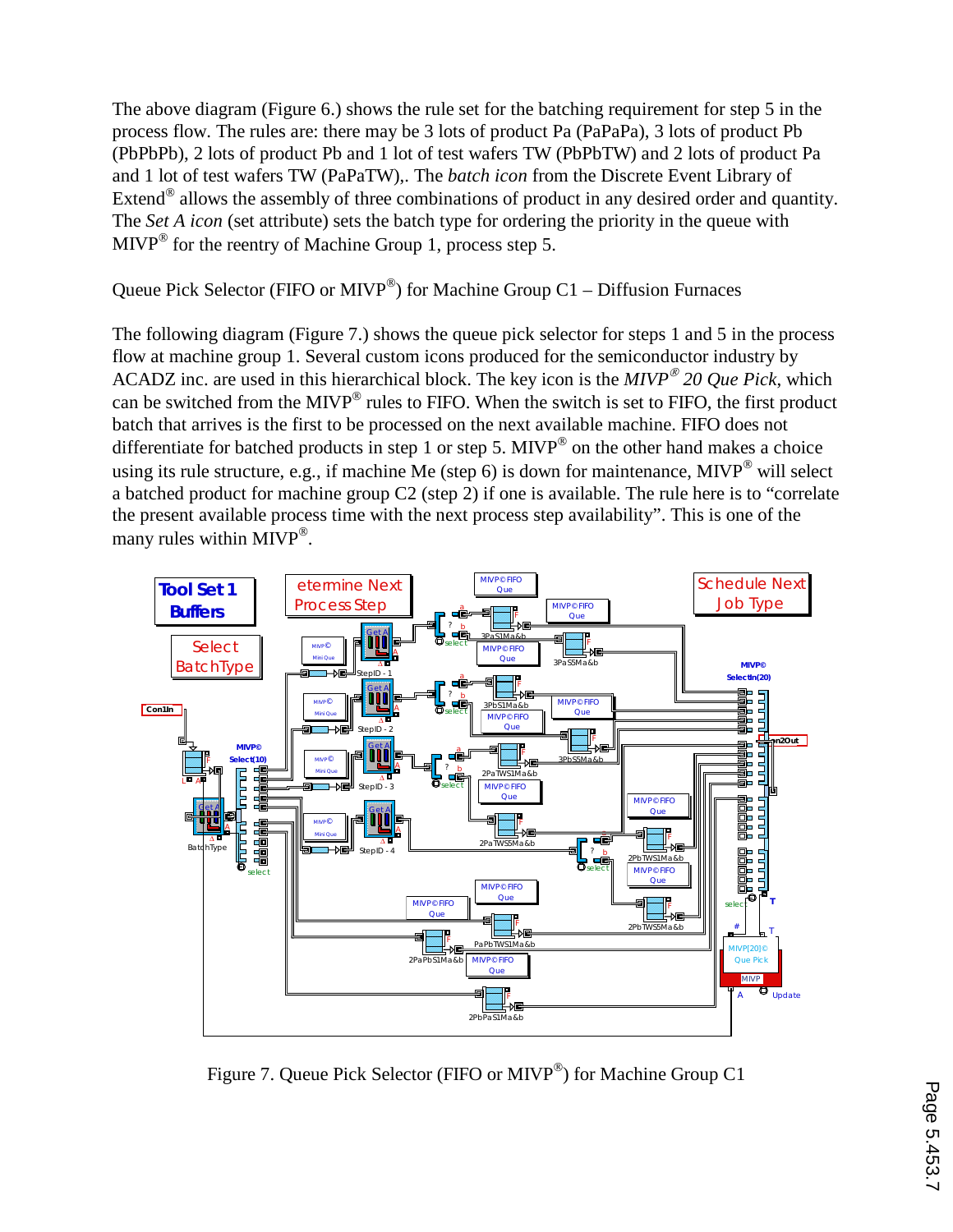The switch is set to FIFO for the baseline data collection. Once the model has been run and the data has been collected for FIFO, the MIVP $^{\circ}$  schedule policies are switched on and the model is run again for the same production time. The average cycle time results from  $MIVP^{\circledast}$  are then compared to FIFO.

Machine Group C1 – Diffusion Furnaces with PID and H-Infinity Controllers

The diagram below (Figure 8.) represents machine group C1, the two machines Ma and Mb, diffusion furnaces. The batched lots arrive and are processed on the next available machine (furnace). The furnace is taken down for emergency maintenance based on prescribed alarm/abort conditions. A typical concern with diffusion processes is the drift of the thermocouple measurements with every operation. Its net effect is that the actual processing temperature is slowly drifting away from the desired one, specified by the recipe. In order to keep the product within acceptable limits, alarm/abort conditions can be specified indirectly (based on required average power) or directly (using metrology results after the step). For simplicity, in our study we only consider the second case. We also emulate the drift with a small increment in the processing temperature every time the process is operated. To obtain the statistics of emergency maintenance for this process we use a MATLAB<sup>®</sup>-based simulator that was developed in the context of controller design for diffusion/CVD furnaces<sup>18</sup>. The furnace temperature model is obtained using system identification techniques on actual furnace data and provides a fairly faithful representation



Figure 8. Machine Group C1 – Diffusion Furnaces with PID and H-Infinity Controllers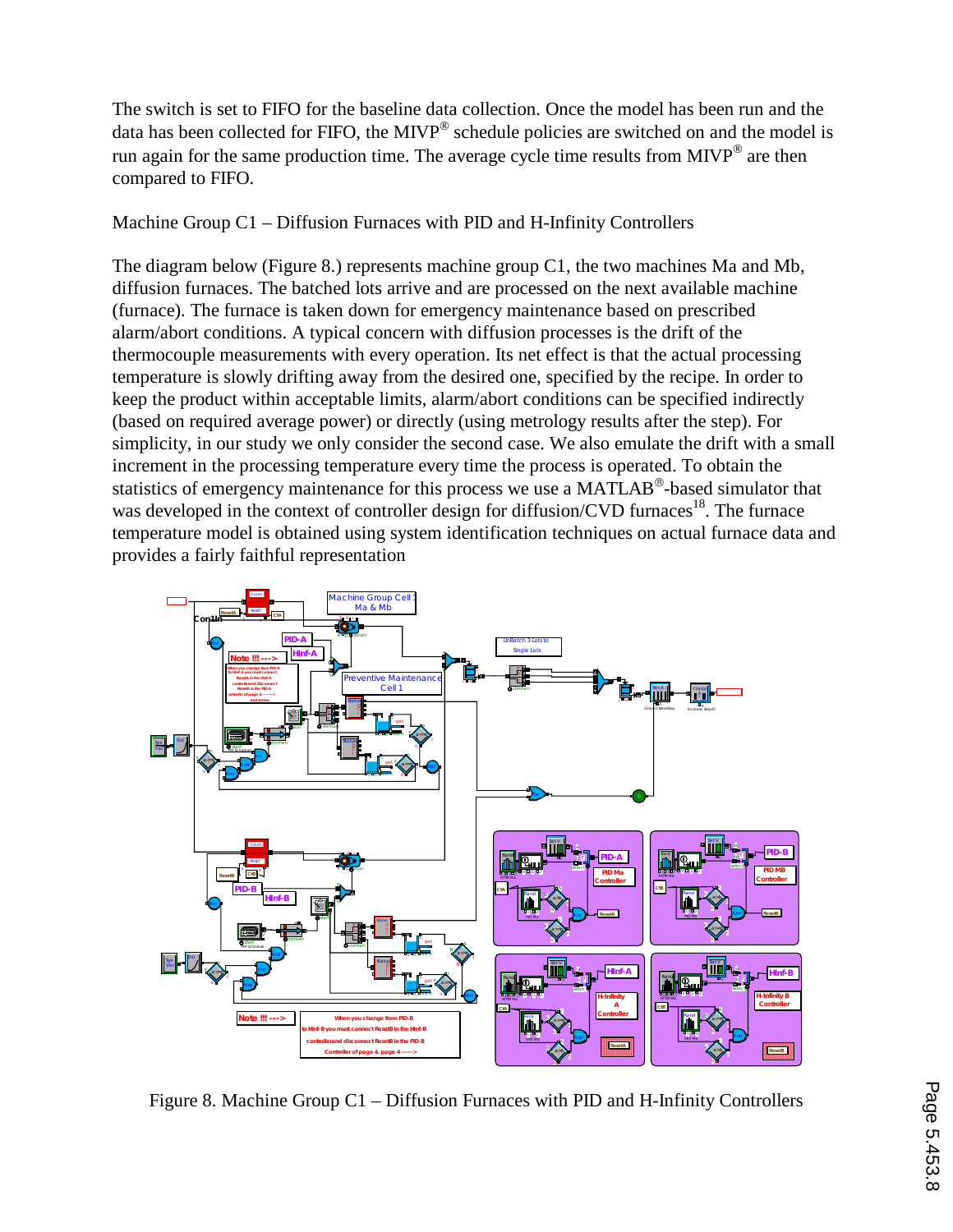of the furnace behavior. The simulated temperature is then translated into deposition thickness using a standard Deal-Grove oxidation model. From a high-level scheduling perspective, the variable of interest is the statistics of the emergency maintenance time. Clearly, its mean value depends on the rate of the thermocouple drift. However, its variance depends on the real-time properties of the process and the associated low-level controller. To compute the required statistics, several low-level simulations are performed and the results are entered in the Extend<sup>®</sup> simulator. Finally, to investigate the effect of the maintenance time variance, we compute the statistics for two controllers, a (detuned) PID Controller and a (high performance) H-Infinity Controller. The diagram shows that the PID controller is being tested.

Queue Pick Selector (FIFO or MIVP®) for Machine Group C2 – Implant

The following diagram (Figure 9.) shows the queue pick selector for step 2 and step 4 in the process flow for the Implant Machines Mc and Md. The rules are switched to FIFO for the baseline data collection. Once the model has been run and the data has been collected for FIFO, the MIVP<sup>®</sup> schedule policies are switched on and the model is run again for the same production time. The average cycle time results from  $MIVP^{\otimes}$  are then compared to FIFO.



Figure 9. Queue Pick Selector (FIFO or MIVP<sup>®</sup>) for Machine Group C2 – Implant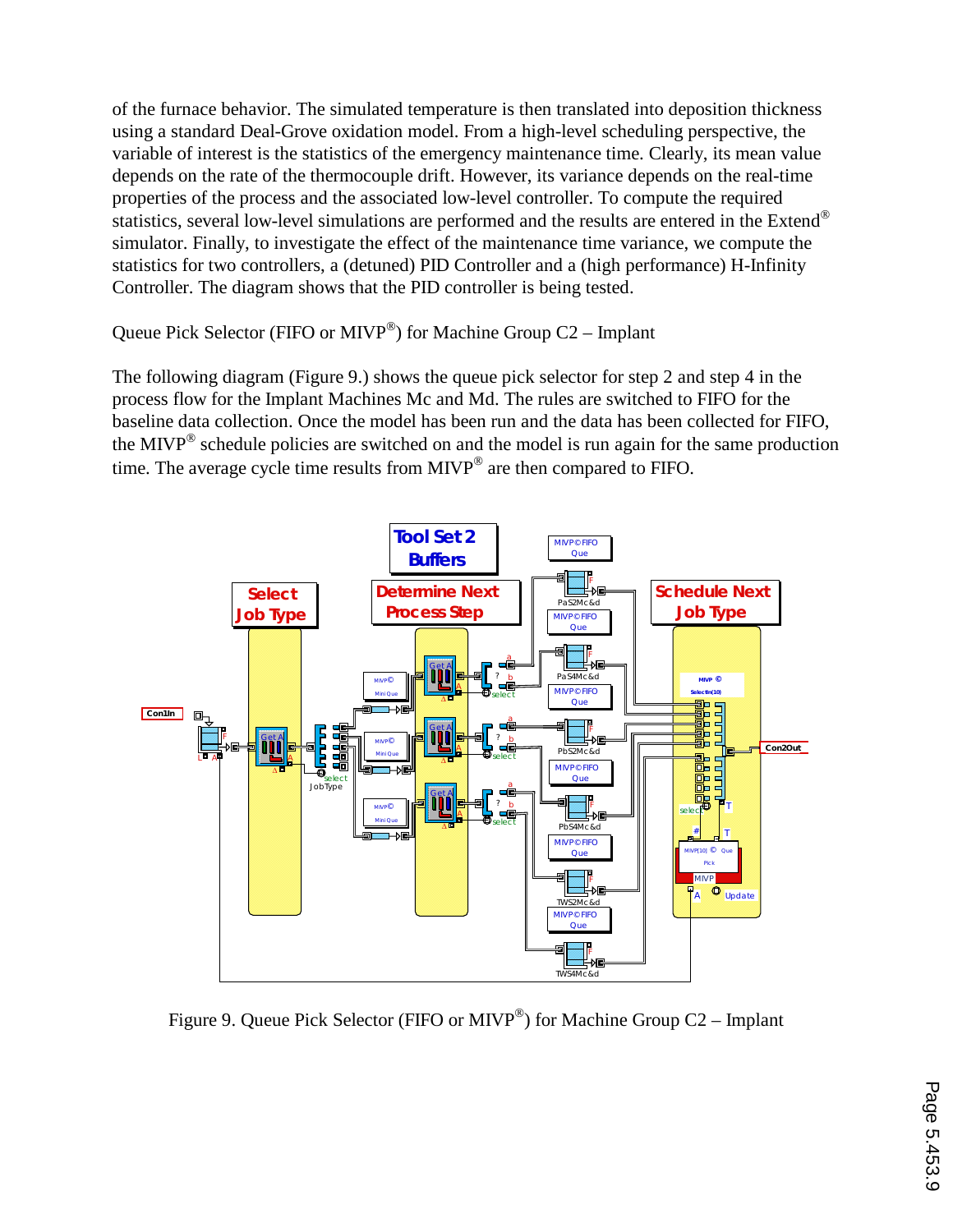Machine Group C2 – Implant with Historical Emergency Maintenance

The diagram below (Figure 10.) represents the two machines Mc and Md, for Implant. The lot will arrive and be processed on the next available machine. The Implant Machines will be taken down for emergency maintenance according to historical data for mean time before failure MTBR and mean time to repair MTTR. The diagram also shows preventive maintenance with a specific rule set for PM.



Figure 10. Machine Group C2 – Implant with Historical Emergency Maintenance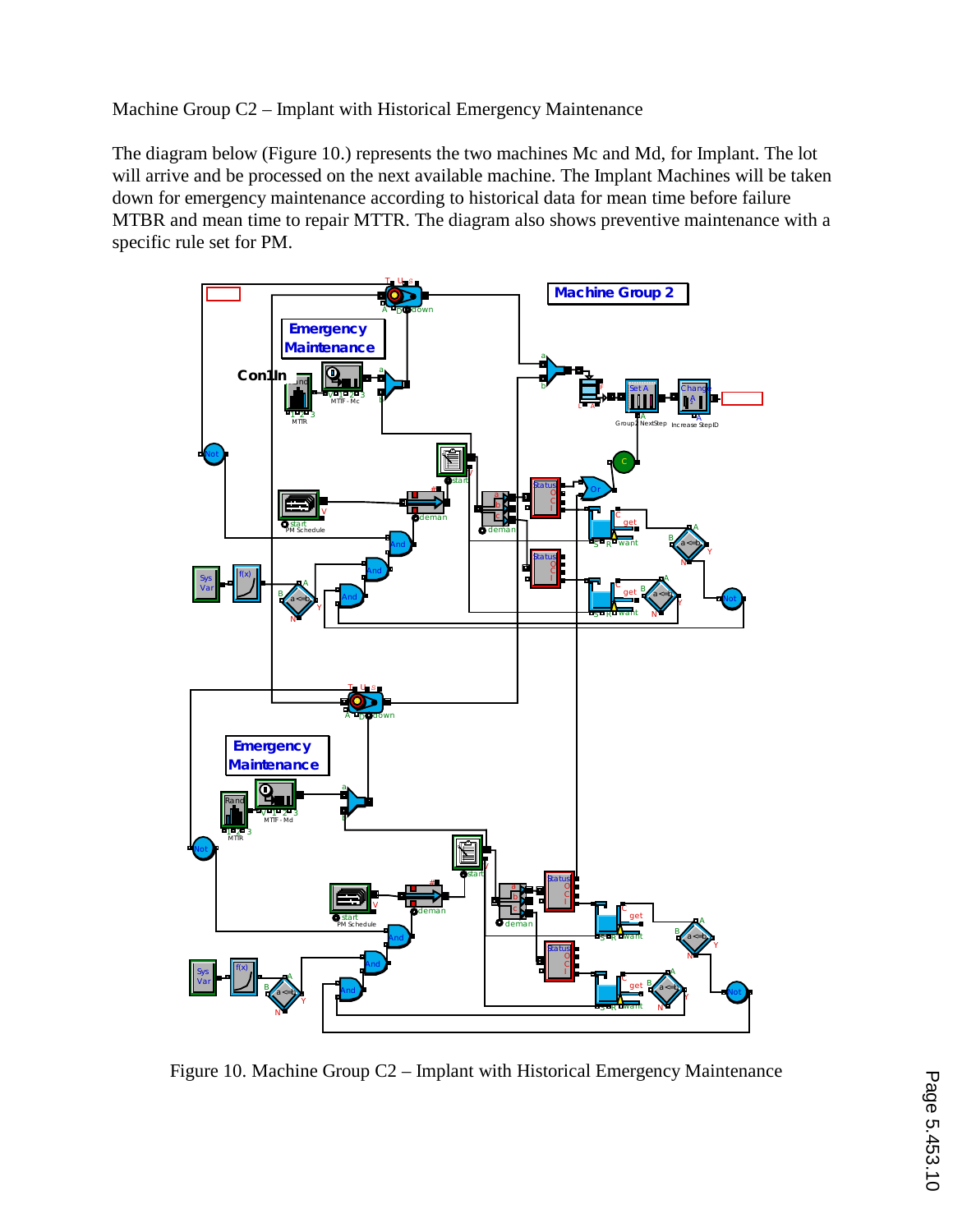Queue Pick Selector (FIFO or MIVP<sup>®</sup>) for Machine Group C3 – Photolithography

The following diagram (Figure 11.) shows the queue pick selector for step 3 and step 6 in the process flow for the Photolithography Machine Me. The rules are switched to FIFO for the baseline data collection. Once the model has been run and the data has been collected for FIFO, the MIVP<sup>®</sup> schedule policies are switched on and the model is run again for the same production time. The average cycle time results from  $MIVP^*$  are then compared to FIFO.



Figure 11. Queue Pick Selector (FIFO or MIVP®) for Machine Group C3

Machine Group C3 – Photolithography with Setups and Preventive Maintenance

The diagram below (Figure 12.) represents the Photolithography Bay machine Me, the Photo Stepper. The lot arrives and is processed on the machine. This machine has a set of rules for setup because the reticule requires changing for each different product as well as each different layer. The Photo Stepper Machine will be taken down for emergency maintenance according to historical data for MTBR and MTTR. The diagram also shows preventive maintenance with a specific rule set for PM.

The diagram below (Figure 13.) shows the icons for collecting statistics during the production run. Work-In-Progress (WIP), average cycle time and product exit information is displayed in numerical form as well as graphically. Queue statistics of arrivals, departures, size of queue, and utilization are important for playing "What If" scenarios. The mean and variance of each machine is also displayed numerically and graphically.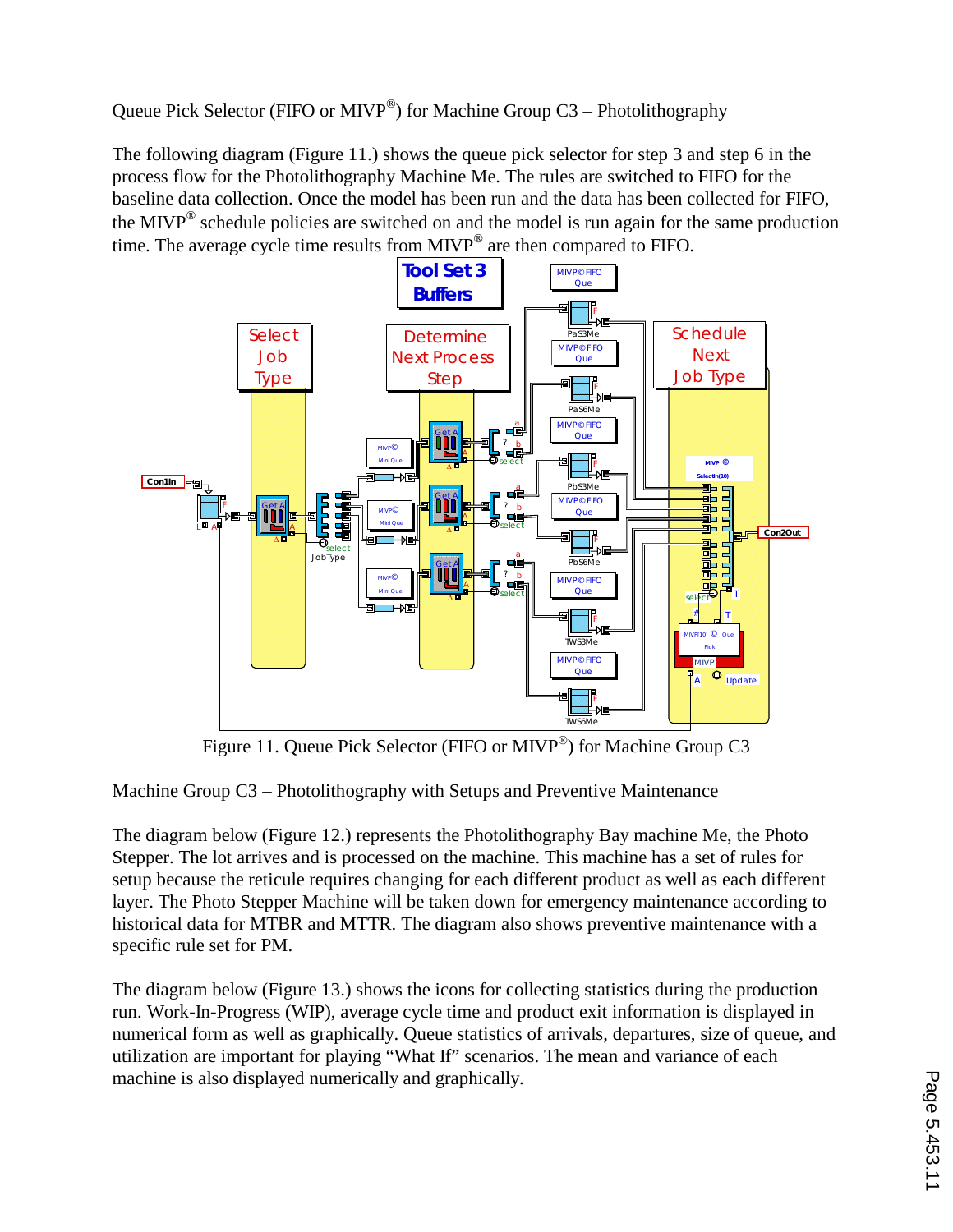

Figure 12. Queue Pick Selector (FIFO or MIVP®) for Machine Group C3



Figure 13. Data Collection for Production, Cycle Time, Work-in-Progress and Model Statistics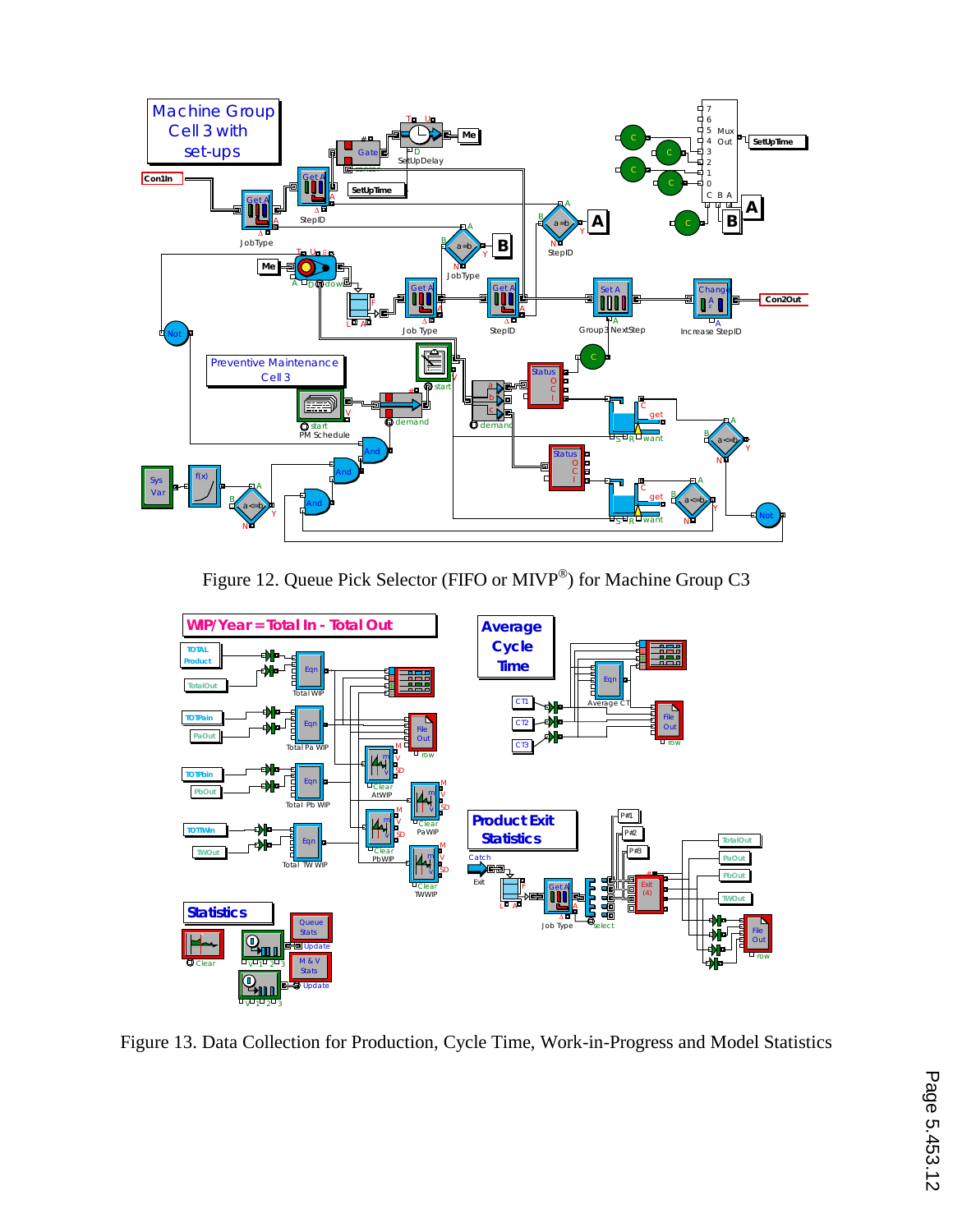Results

The following tables summarize the results of our simulation study and demonstrate the effects of high-level scheduling policies and low-level controller variance on the production statistics.

|                                             | <b>Product</b><br><b>Averages</b> | <b>Product Pa</b> | <b>Product Ph</b> | <b>Product TW</b> |
|---------------------------------------------|-----------------------------------|-------------------|-------------------|-------------------|
| PID Mean Cycle Time,<br><b>FIFO</b>         | $4134.0 \pm 88.3$                 | $4155.1 \pm 90.8$ | $4858.7 \pm 85.3$ | $3388.1 \pm 96.0$ |
| H <sup>om</sup> Mean Cycle Time, FIFO       | $3462.4 \pm 23.5$                 | $3499.4 \pm 14.6$ | $4194.1 \pm 25.3$ | $2693.5 \pm 60.4$ |
| PID Mean Cycle Time,<br>$MIVP^{\circledR}$  | $3899.3 \pm 62.6$                 | $4176.7 \pm 75.5$ | $4605.4 \pm 63.4$ | $2915.7\pm 63.3$  |
| H <sup>*</sup> Mean Cycle Time,<br>$MIVP^*$ | 3373.8±22.3                       | $3519.4 \pm 16.0$ | $4082.1 \pm 30.9$ | $2520.0 \pm 45.8$ |
| <b>Raw Processing Time</b> <sup>1</sup>     | 1277.915±0.90                     | $1277.915\pm0.9$  | $1277.915\pm0.90$ | 1277.915±0.90     |
| TOT <sup>2</sup> , PID FIFO                 | 2856.1235                         | 2877.2493         | 3580.8557         | 2110.2656         |
| TOT, H <sup>®</sup> FIFO                    | 2184.5004                         | 2221.5628         | 2916.255          | 1415.6834         |
| TOT, PID MIVP®                              | 2621.3977                         | 2898.8603         | 3327.5275         | 1637.8051         |
| TQT, $H^{\infty}$ MIVP®                     | 2095.9532                         | 2241.5301         | 2804.1914         | 1242.1381         |
| PID Mean WIP <sup>3</sup> , FIFO            | $39.20 \pm 2.18$                  | $23.23 \pm 1.73$  | $15.03 \pm 1.50$  | $0.933 \pm 0.373$ |
| H <sup>*</sup> Mean WIP, FIFO               | $29.83 \pm 1.60$                  | $17.40 \pm 1.19$  | $11.56 \pm 1.17$  | $0.866 \pm 0.343$ |
| PID Mean WIP, MIVP®                         | $36.40 \pm 1.56$                  | $22.86 \pm 1.76$  | $12.36 \pm 1.54$  | $1.166 \pm 0.671$ |
| $H^{\infty}$ WIP, MIVP <sup>®</sup>         | $29.16 \pm 1.23$                  | $16.66 \pm 0.805$ | $11.90 \pm 0.897$ | $0.600 \pm 0.219$ |

**Table 1. Kempf Mini-FAB Model Results, no setup's and 1 lot per 120 minutes** 

**Comparison among the Mean Cycle Time for different strategies** 

**Table 2. Product Average no setup's and 1 lot per 120 minutes** 

|                   |                     | <b>External Policy</b><br>(Outer loop) |             |  |
|-------------------|---------------------|----------------------------------------|-------------|--|
|                   |                     | <b>FIFO</b>                            | <b>MIVP</b> |  |
| <b>Furnace</b>    | PID                 |                                        | 0.9432      |  |
| <b>Controller</b> |                     |                                        |             |  |
| (Inner loop)      | $\mathbf{H}^\infty$ | 0.8375                                 | 0.8161      |  |

**Table 4. Product Pb, no setup's and 1 lot per 120 minutes**

|                   |                     | <b>External Policy</b><br>(Outer loop) |             |  |
|-------------------|---------------------|----------------------------------------|-------------|--|
|                   |                     | <b>FIFO</b>                            | <b>MIVP</b> |  |
| <b>Furnace</b>    | PID                 |                                        | 0.9478      |  |
| <b>Controller</b> |                     |                                        |             |  |
| (Inner loop)      | $\mathbf{H}^\infty$ | 0.8632                                 | 0.8401      |  |

Acknowledgment

**Table 3. Product Pa, no setup's and 1 lot per 120 minutes** 

|                   |                    | <b>External Policy</b><br>(Outer loop) |             |
|-------------------|--------------------|----------------------------------------|-------------|
|                   |                    | <b>FIFO</b>                            | <b>MIVP</b> |
| <b>Furnace</b>    | PID                |                                        | 1.0052      |
| <b>Controller</b> |                    |                                        |             |
| (Inner loop)      | $\mathbf H^\infty$ | 0.8421                                 | 0.8470      |

**Table 5. Product TW, no setup's and 1 lot per 120 minutes** 

|                   |                     | <b>External Policy</b><br>(Outer loop) |             |
|-------------------|---------------------|----------------------------------------|-------------|
|                   |                     | <b>FIFO</b>                            | <b>MIVP</b> |
| Furnace           | PID                 |                                        | 0.8605      |
| <b>Controller</b> |                     |                                        |             |
| (Inner loop)      | $\mathbf{H}^\infty$ | 0.7949                                 | 0.7437      |

<sup>&</sup>lt;sup>1</sup> Summation of all processing time for each step plus the time needed for batching.<br><sup>2</sup> Total Queuing Time.

<sup>&</sup>lt;sup>3</sup> Work In Progress.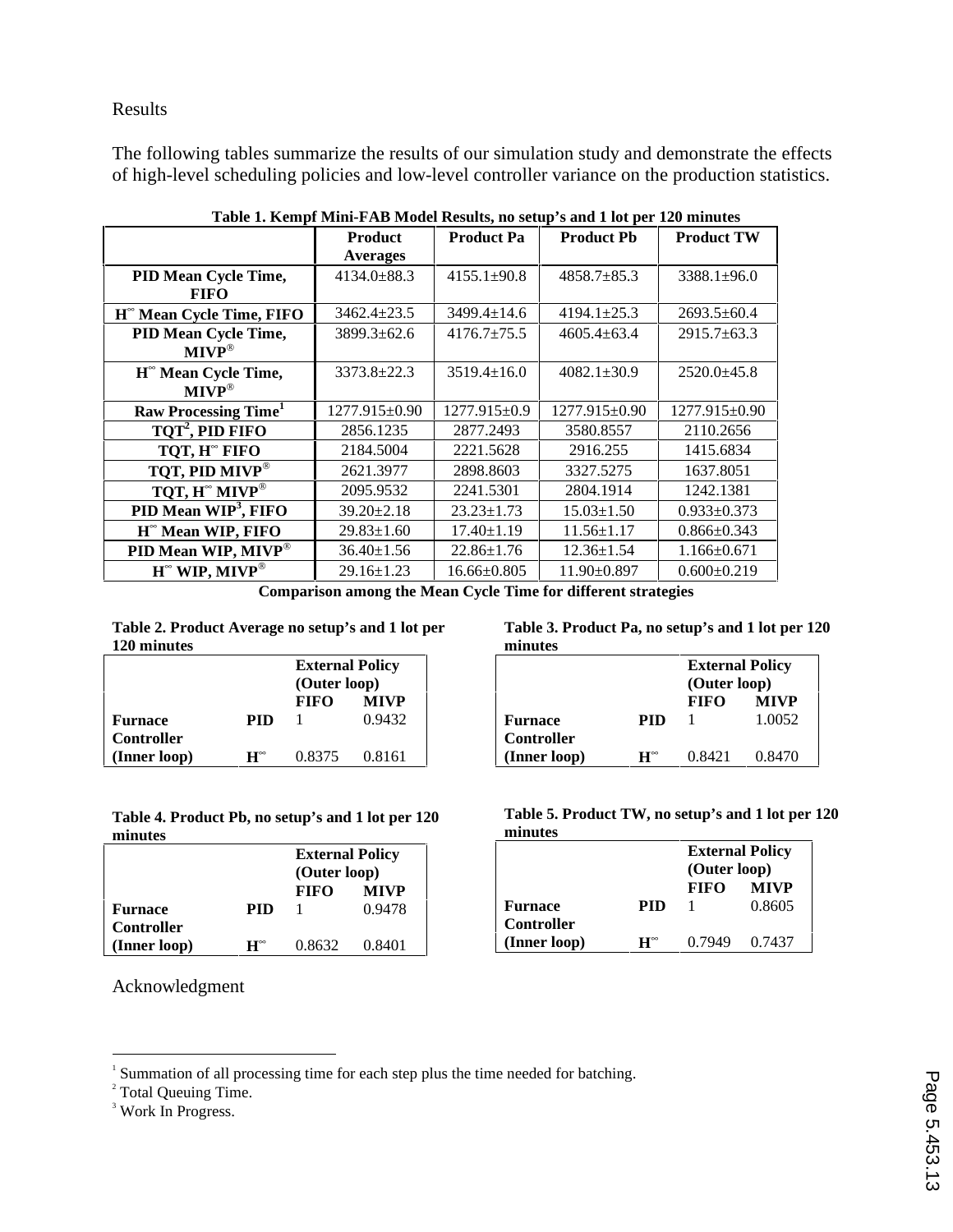This project was supported by the Intel Corporation, Motorola, Inc., ACADZ inc., the College of Technology and Applied Sciences and the Department of Manufacturing and Aeronautical Engineering Technology of Arizona State University East, Mesa, Arizona.

\* Extend  $*$  + Manufacturing is a registered trademark of Imagine That, Inc.

\*\* MIVP<sup>®</sup> and MIVP<sup>®</sup> 1-Step Ahead are registered trademarks of ACADZ, inc.

\*\*\* Kempf model specification is provided by Dr. Karl Kempf, Intel Corporation.

#### Bibliography

- 1. J. D. C. Little, "A Proof of the Queueing Formula: L=lW," *Operations Research*, Vol. 9, 1961, pp. 383-387.
- 2. Leonard Kleinrock, *Queueing Systems*, Vol. 1, John Wiley & Sons, New York, NY, 1975.
- 3. S. Li, T. Tang, and D.W. Collins, "Minimum Inventory Variability Schedule with Applications in Semiconductor Fabrication," *IEEE Transaction on Semiconductor Manufacturing*, Vol. 9, No. 1, February 1996, pp. 145-149.
- 4. El Adl, A.A. Rodriguez, and K.S. Tsakalis, "Modeling and Control of Re-entrant Semiconductor Manufacturing Lines: A Hierarchical Approach, *Proceedings of the 1996 Conference on Decision and Control*, Kobe, Japan.
- 5. El Adl, J.J. Flores, M. Kawski, A.A. Rodriguez, K.S. Tsakalis, "Hierarchical Modeling and Control of Reentrant Semiconductor Fabrication Lines,'' *Proceedings of the 1997 American Control Conference*, Albuqurque, NM, Invited Session.
- 6. K. Kempf, "Detailed Description of Multiple Product Re-entrant Semiconductor Manufacturing System Example," Prepared report, Intel Corporation, Technology, and Manufacturing Group, August, 1994.
- 7. T.S. Cale, P.E. Crouch, L. Song, and K.S. Tsakalis, "Optimal Control for LPCVD," *Proc. Symposium on Process Control, Diagnostic and Modeling in Semiconductor Manufacturing, The Electrochemical Society*, Vol. 95-2, 97--107, Reno, May 1995.
- 8. D.W. Collins, K. Williams, and F.C. Hoppensteadt, "Implementation of Minimum Inventory Variability Scheduling 1-Step Ahead Policy in a Large Semiconductor Manufacturing Facility," *6th Annual IEEE International Conference on Emerging Technologies and Factory Automation*, UCLA, Los Angeles, Sept 9-12, 1997.
- 9. D.W. Collins and F.C. Hoppensteadt, "Investigation of Minimum Inventory Variability Scheduling Policies in a Large Semiconductor Manufacturing Facility," *1997 American Control Conference*, Albuquerque, New Mexico, June 4-6, 1997.
- 10. D.W. Collins and B.G. Zaslavsky, "A Numerically Effective Optimization Technique for Scheduling Time Varying Production Flows in Semiconductor Manufacturing", *INFORMS 1996 Conference*, Atlanta Georgia, November 3-6, 1996.
- 11. J.J. Flores-Godoy, Y. Wang, D.W. Collins, F.C. Hoppensteadt, and K. Tsakalis, "Intel Mini-FAB Simulation Model comparing machine scheduling polices of FIFO with MIVP<sup>®</sup> with constant release policy and using a PID controller and H<sup>∞</sup> controller for the diffusion bay for apriori maintenance." Presented at the SSERC Seminar of Multiscale Integration of Manufacturing and Assembly Processes, October 17, 1997, ASU.
- 12. F.C. Hoppensteadt, *Analysis and Simulation of Chaotic Systems*, Springer-Verlag, New York, 1993.
- 13. K.S. Jun, D.E. Rivera, K.S. Tsakalis, H.M. Liaw, E. Hall, and C. Stein, "PID Optimization for Temperature Control of Epitaxial Growth," *Proc. ECS Conference*, 373--374, Montreal, Feb. 1997.
- 14. K. Kempf, Detailed description of a two-product, six-step five-machine re-entrant semiconductor manufacturing system, prepared report, Intel Corporation, Technology & Manufacturing Group, August, 1994.
- 15. J.J. Kristoff, L.J. Song, K.S. Tsakalis, and T.S. Cale, "Optimally Controlled Programmed Rate Deposition of Tungsten," *VLSI Multilevel Interconnect Conference*, Santa Clara, CA, June 1997
- 16. N. Srivatsan, and K. Kempf, "A linear programming model of a re-entrant system, prepared notes," Intel Corporation, Technology & Manufacturing Group, July, 1994.
- 17. K.D. Stoddard, P.E. Crouch, M. Kozicki, and K.S. Tsakalis, "Application of Feed-Forward and Adaptive Feedback Control to Semiconductor Device Manufacturing*,*" *Proc. American Control Conference*, 892--896, Baltimore, 1994.
- 18. M. Tucker, E. Valdez, K. Tsakalis, M. Warren and K. Stoddard, "Improving Vertical Furnace Performance Using Model-Based Temperature Control," *AEC/APC Symposium X,* Vail CO, Oct. 98.